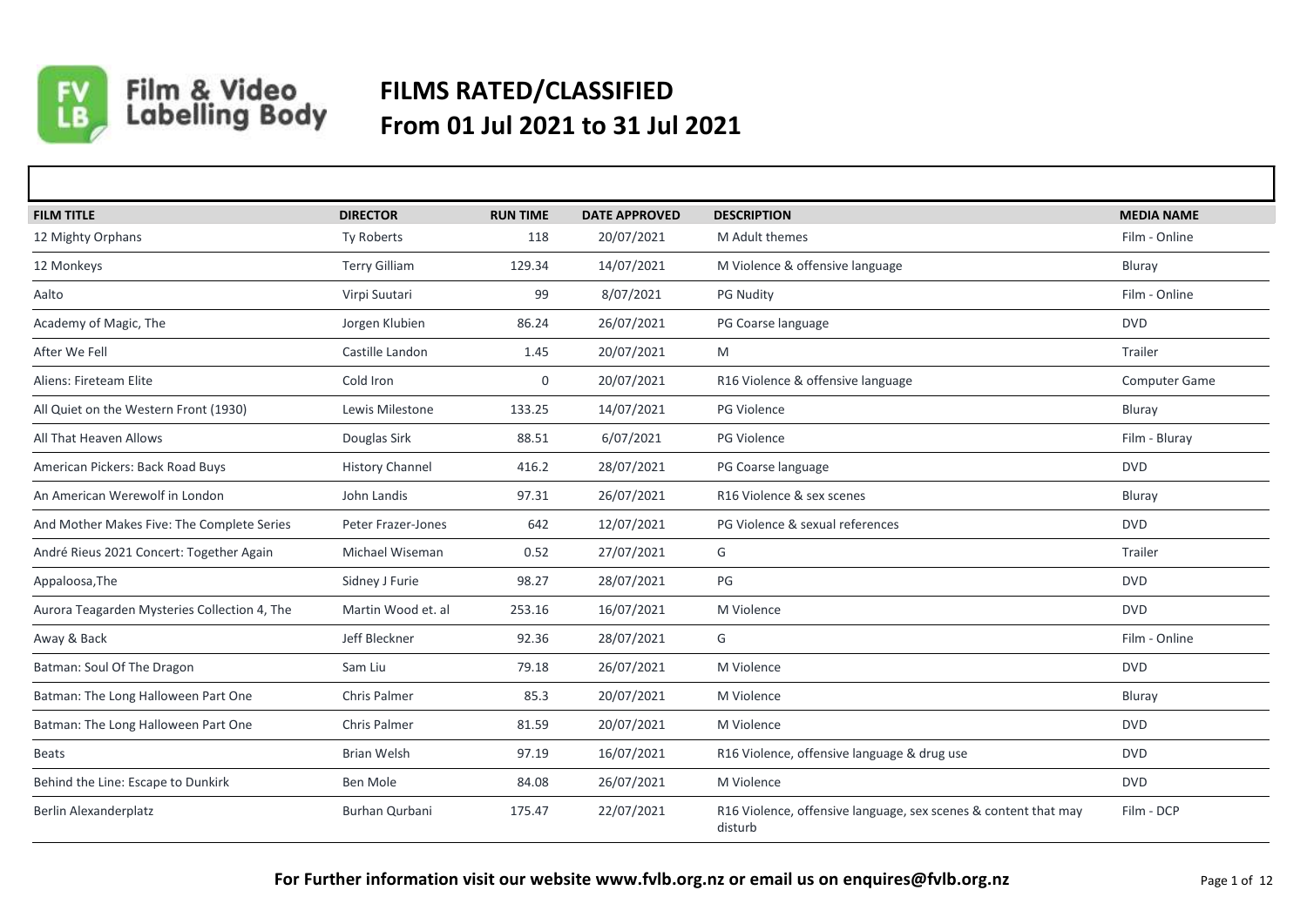| Big Lebowski, The                             | Joel Coen                    | 235.07  | 26/07/2021 | R16 Violence & offensive language                             | Bluray 4K/Bluray |
|-----------------------------------------------|------------------------------|---------|------------|---------------------------------------------------------------|------------------|
| Birthday Cake, The                            | Jimmy<br>Giannopoulos        | 93.01   | 26/07/2021 | R16 Violence, offensive language & sexual material            | Film - Online    |
| <b>Black Medicine</b>                         | Colum Eastwood               | 90.2    | 22/07/2021 | R16 Violence, offensive language & drug use                   | Film - Online    |
| <b>Blackpink The Movie</b>                    | OH Yoon-dong,<br>JUNG Su-yee | 99      | 27/07/2021 | PG Coarse language & sexual references                        | Film - DCP       |
| Blindsided                                    | Joth Riggs                   | 80      | 19/07/2021 | M Violence                                                    | Film - Harddrive |
| Blues Brothers, The                           | John Landis                  | 561.08  | 26/07/2021 | R16 Violence & offensive language                             | Bluray 4K/Bluray |
| <b>Body Brokers</b>                           | John Swab                    | 107.45  | 16/07/2021 | R16 Violence, offensive language, drug use & sexual material  | (DVD)            |
| Boruto: Naruto Next Generations Part 9 (Episo | Noriyuki Abe                 | 338.48  | 13/07/2021 | M Violence                                                    | <b>DVD</b>       |
| Boruto: Naruto Next Generations Part 9 (Episo | Noriyuki Abe                 | 340     | 13/07/2021 | M Violence                                                    | Bluray           |
| Boss Baby, The: Family Business               | Tom McGrath                  | 2.08    | 22/07/2021 | G                                                             | Trailer          |
| <b>Breaking Bread</b>                         | <b>Beth Elise Hawk</b>       | 2.39    | 13/07/2021 | G                                                             | Trailer          |
| <b>Breaking Bread</b>                         | <b>Beth Elise Hawk</b>       | 85      | 13/07/2021 | M Offensive language                                          | Film - DCP       |
| British Comedy Classics 1: Up Pompeii, Up the | <b>Bob Kellett</b>           | 260     | 12/07/2021 | R16                                                           | <b>DVD</b>       |
| <b>Broken Trail</b>                           | Walter Hill                  | 183.53  | 12/07/2021 | M Violence                                                    | <b>DVD</b>       |
| Burn It All                                   | <b>Brady Hall</b>            | 100.58  | 16/07/2021 | R16 Violence, offensive language & content that may disturb   | Film - Online    |
| By the Grace of God                           | Francois Ozon                | 132.04  | 16/07/2021 | M Sexual abuse themes, sexual references & offensive language | <b>DVD</b>       |
| Callan: Wet Job                               | Shaun O'Riordan              | 80      | 16/07/2021 | M Violence & content that may disturb                         | <b>DVD</b>       |
| Candyman                                      | <b>Bernard Rose</b>          | 99.19   | 14/07/2021 | R16 Violence                                                  | Bluray           |
| Candyman                                      | Nia DaCosta                  | 2.27    | 30/07/2021 | R13 Violence & content that may disturb                       | Trailer          |
| Careless Crime                                | Shahram Mokri                | 135.46  | 9/07/2021  | M                                                             | Film - DCP       |
| Carry On Film Collection 1                    | Gerald Thomas et.<br>al      | 1388.13 | 16/07/2021 | PG Violence & sexual references                               | <b>DVD</b>       |
| <b>Chinese Doctors</b>                        | Andrew Lau                   | 128.08  | 23/07/2021 | M Content may disturb                                         | Film - DCP       |
| Cliff Richard The Great 80 Tour               | <b>Steve Kemsley</b>         | 1       | 13/07/2021 | G                                                             | Trailer          |
| Cliff Richard Film Collection: The Young Ones | Sidney J. Furie et. al       | 403.52  | 13/07/2021 | PG Sexual references                                          | <b>DVD</b>       |
| Clifford The Big Red Dog                      | Walt Becker                  | 2.08    | 22/07/2021 | PG                                                            | Trailer          |
| Collective                                    | Alexander Nanau              | 108.54  | 16/07/2021 | M Offensive language & content that may disturb               | <b>DVD</b>       |
| Coma                                          | Nikita Argunov               | 106.34  | 26/07/2021 | M Violence & offensive language                               | <b>DVD</b>       |
|                                               |                              |         |            |                                                               |                  |

For Further information visit our website www.fvlb.org.nz or email us on enquires@fvlb.org.nz<br>Page 2 of 12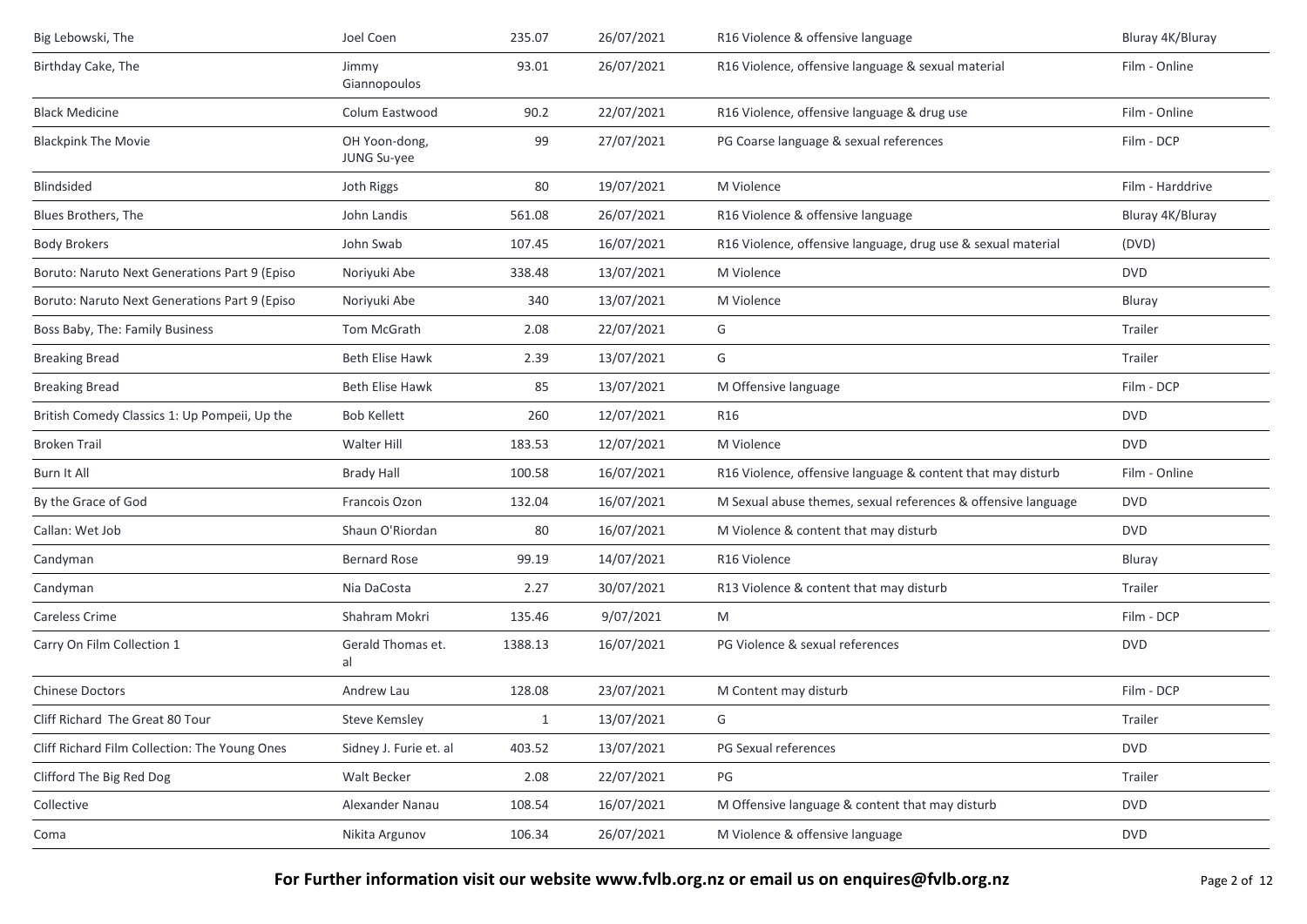| Come Play                                     | Jacob Chase                                   | 96      | 8/07/2021  | M Horror scenes                                             | Film - Online    |
|-----------------------------------------------|-----------------------------------------------|---------|------------|-------------------------------------------------------------|------------------|
| Could You Survive The Movies? Bonus 01        | Jake Roper                                    | 43.31   | 6/07/2021  | G                                                           | Film - Online    |
| Could You Survive The Movies? Episode 201     | Jake Roper                                    | 17.55   | 5/07/2021  | PG Violence & scary scenes                                  | Film - Online    |
| Could You Survive The Movies? Episode 202     | Jake Roper                                    | 18.4    | 5/07/2021  | M Violence                                                  | Film - Online    |
| Could You Survive The Movies? Episode 203     | Jake Roper                                    | 18.51   | 5/07/2021  | <b>PG Violence</b>                                          | Film - Online    |
| Could You Survive The Movies? Episode 204     | Jake Roper                                    | 19.17   | 5/07/2021  | M                                                           | Film - Online    |
| Could You Survive The Movies? Episode 205     | Jake Roper                                    | 18.37   | 5/07/2021  | PG Violence                                                 | Film - Online    |
| Could You Survive The Movies? Episode 206     | Jake Roper                                    | 18.41   | 5/07/2021  | M                                                           | Film - Online    |
| Courting Mom And Dad                          | Anna Zielinski                                | 96.21   | 28/07/2021 | G                                                           | <b>DVD</b>       |
| Cousins                                       | Ainsley Gardiner,<br><b>Briar Grace Smith</b> | 94.25   | 8/07/2021  | PG Offensive language                                       | <b>DVD</b>       |
| <b>Creation Stories</b>                       | Nick Moran                                    | 109.34  | 20/07/2021 | R16 Drug use, sexual references & offensive language        | Film - Online    |
| Creature From The Black Lagoon: Complete Lega | Jack Arnold, John<br>Sherwood                 | 400.12  | 14/07/2021 | PG Violence & sexual references                             | Bluray 3D/Bluray |
| Crown For Christmas, A                        | Alex Zamm                                     | 86.3    | 28/07/2021 | G                                                           | Film - Online    |
| Cruella                                       | Craig Gillespie                               | 128.27  | 6/07/2021  | <b>PG Violence</b>                                          | <b>DVD</b>       |
| Cruella                                       | Craig Gillespie                               | 133.55  | 21/07/2021 | PG Violence                                                 | Bluray           |
| Cruella                                       | <b>Craig Gillespie</b>                        | 267.5   | 21/07/2021 | <b>PG Violence</b>                                          | Bluray 4K/Bluray |
| Cruella                                       | Craig Gillespie                               | 267.5   | 21/07/2021 | PG Violence                                                 | Bluray 4K/Bluray |
| Curse Of Oak Island, The: Season 6            | <b>History Channel</b>                        | 1001.31 | 28/07/2021 | PG Violence & coarse language                               | <b>DVD</b>       |
| Dare, The                                     | Giles Alderson                                | 92.23   | 8/07/2021  | R18 Torture & sadistic violence                             | Film - Online    |
| Days Gone                                     | <b>Bend Studio</b>                            | 0       | 22/07/2021 | R16 Violence, offensive language & content that may disturb | Computer Game    |
| Days That Shaped America                      | <b>History Channel</b>                        | 257.15  | 28/07/2021 | M Violence                                                  | <b>DVD</b>       |
| De Gaulle                                     | Gabriel Le Bomin                              | 109     | 22/07/2021 | M Nudity & content that may disturb                         | Film - Online    |
| Dead Calm                                     | Philip Noyce                                  | 0       | 29/07/2021 | M Violence, offensive language & sex scenes                 | Film - DCP       |
| Dean Spanley                                  | Toa Fraser                                    | 0       | 29/07/2021 | G                                                           | Film - DCP       |
| Death in Paradise Series 10                   | Chris Foggin,<br>Jordan Hogg et al            | 464.23  | 16/07/2021 | M Violence                                                  | <b>DVD</b>       |
| Deathloop                                     | Dinga Bakaba                                  | 0       | 15/07/2021 | R16 Violence & offensive language                           | Computer Game    |
| Demon Slayer: Kimetsu no Yaiba The Hinokami   | CyberConnect2                                 | 0       | 2/07/2021  | M Violence & horror                                         | Computer Game    |
|                                               |                                               |         |            |                                                             |                  |

**For Further information visit our website www.fvlb.org.nz or email us on enquires@fvlb.org.nz** Page 3 of 12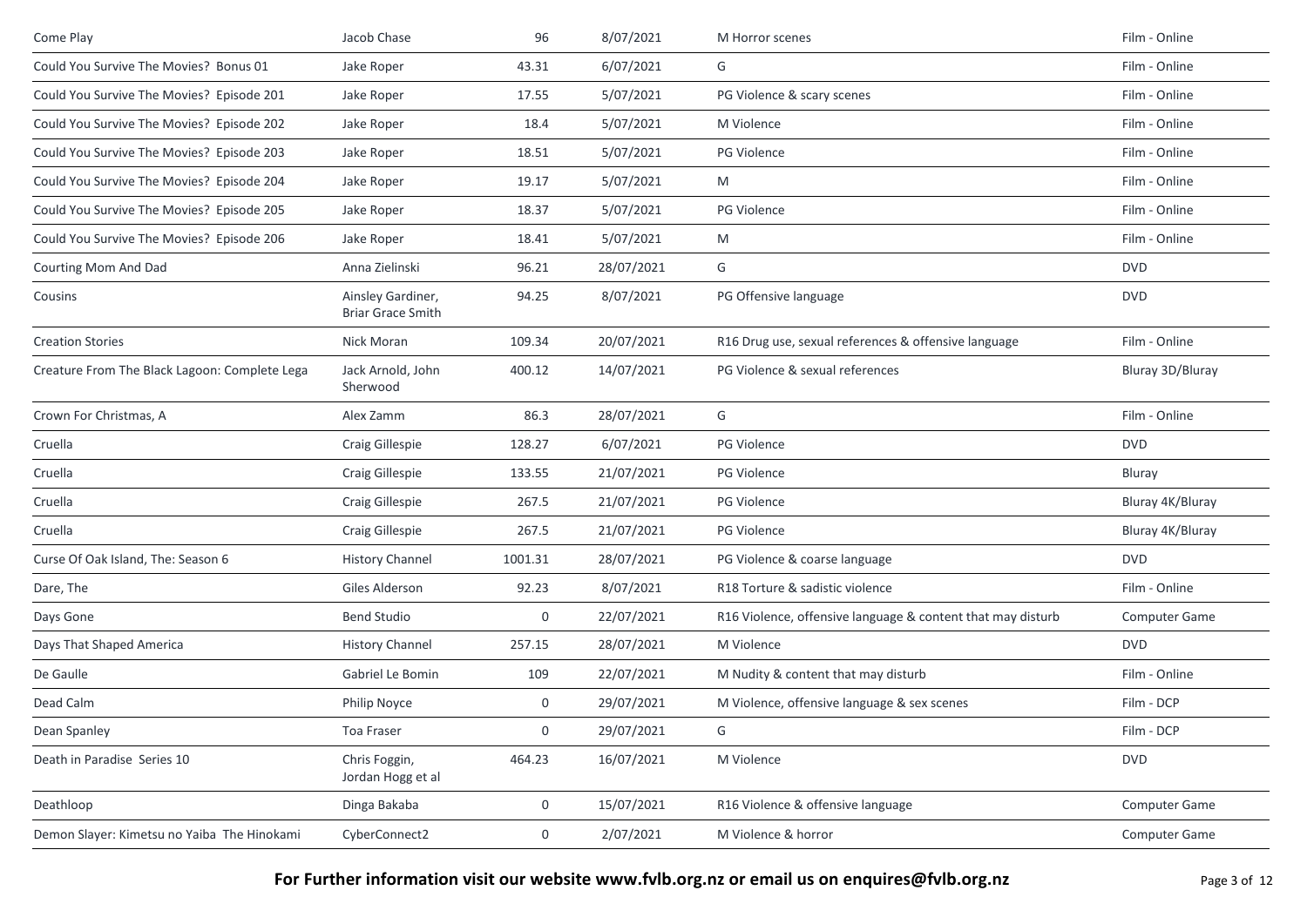| Die in a Gunfight                             | Collin Schiffli                                      | 91.52   | 28/07/2021 | R16 Violence, offensive language & drug use                                        | Film - DCP       |
|-----------------------------------------------|------------------------------------------------------|---------|------------|------------------------------------------------------------------------------------|------------------|
| Dissident, The                                | Bryan Fogel                                          | 112.3   | 13/07/2021 | M Violence & content that may disturb                                              | <b>DVD</b>       |
| Doris Day Collection Lover Come Back/Pillow T | Various                                              | 309.04  | 14/07/2021 | PG                                                                                 | Bluray           |
| Dreamcatcher                                  | Jacob Johnston                                       | 108.28  | 7/07/2021  | R16 Violence, horror, sex scenes & offensive language                              | Film - Online    |
| Drovers Wife, The: The Legend of Molly Johnso | Leah Purcell                                         | 108.1   | 28/07/2021 | M Domestic violence, sexual violence & offensive language                          | Film - DCP       |
| Dune: Imax Piece                              | Denis Villeneuve                                     | 31.34   | 21/07/2021 | M Violence                                                                         | Trailer          |
| El Sueño del Mara'Akame                       | Federico Cecchetti                                   | 88.31   | 15/07/2021 | M Animal slaughter                                                                 | Film - DVD       |
| Ema                                           | Pablo Larraín                                        | 102.44  | 16/07/2021 | R16 Sex scenes, offensive language & nudity                                        | <b>DVD</b>       |
| Embattled                                     | Nick Sarkisow                                        | 117.19  | 23/07/2021 | R16 Violence, domestic violence, sexual material & offensive<br>language           | Film - Online    |
| Encanto                                       | Jared Bush, Byron<br>Howard, Charise<br>Castro Smith | 1.29    | 22/07/2021 | G                                                                                  | Trailer          |
| Entertainer, The                              | Tony Richardson                                      | 103.34  | 21/07/2021 | PG Coarse language & sexual references                                             | Bluray           |
| <b>Escape From Extinction</b>                 | Matthew R. Brady                                     | 89      | 20/07/2021 | PG                                                                                 | Film - Online    |
| Escape Room 2                                 | Adam Robitel                                         | 88      | 6/07/2021  | M Offensive language                                                               | Film - Online    |
| Falling for Figaro                            | Ben Lewin                                            | 105     | 13/07/2021 | M Offensive language                                                               | Film - DCP       |
| Far Cry 6                                     | Ubisoft                                              | 0       | 16/07/2021 | R16 Violence, cruelty & offensive language                                         | [Computer Game]  |
| Fast & Furious 8 Movie Collection             | Rob Cohen, John<br>Singleton, Justin Lin<br>etc      | 2723.24 | 26/07/2021 | M Violence, sexual references & offensive language                                 | Bluray           |
| Fast & Furious 9                              | Justin Lin                                           | 143     | 8/07/2021  | M Violence                                                                         | Film - DVD       |
| Fast & Furious 9                              | Justin Lin                                           | 292.07  | 28/07/2021 | M Violence                                                                         | Bluray           |
| Fast & Furious 9                              | Justin Lin                                           | 280.5   | 28/07/2021 | M Violence                                                                         | <b>DVD</b>       |
| Fatale                                        | Deon Taylor                                          | 102.37  | 23/07/2021 | R13 Violence, offensive language & sex scenes                                      | Film - Online    |
| Father, The                                   | Florian Zeller                                       | 97.23   | 19/07/2021 | M Offensive language                                                               | Film - Harddrive |
| Firsts                                        | Jesse Ung                                            | 16.49   | 26/07/2021 | R16 Sex scenes                                                                     | Film - DCP       |
| Four Good Days                                | Rodrigo Garcia                                       | 103     | 15/07/2021 | M Sex scenes, offensive language & drug use                                        | Film - Online    |
| Fox in a Hole                                 | Arman T. Riahi                                       | 102.14  | 9/07/2021  | M Offensive language, sexual references, nudity, suicide references<br>& self-harm | Film - DCP       |
| Fracking Tour of Taranaki, A                  | Ethan Alderson-<br>Hughes                            | 13.07   | 22/07/2021 | PG Offensive language                                                              | Film - Online    |

For Further information visit our website www.fvlb.org.nz or email us on enquires@fvlb.org.nz<br>Page 4 of 12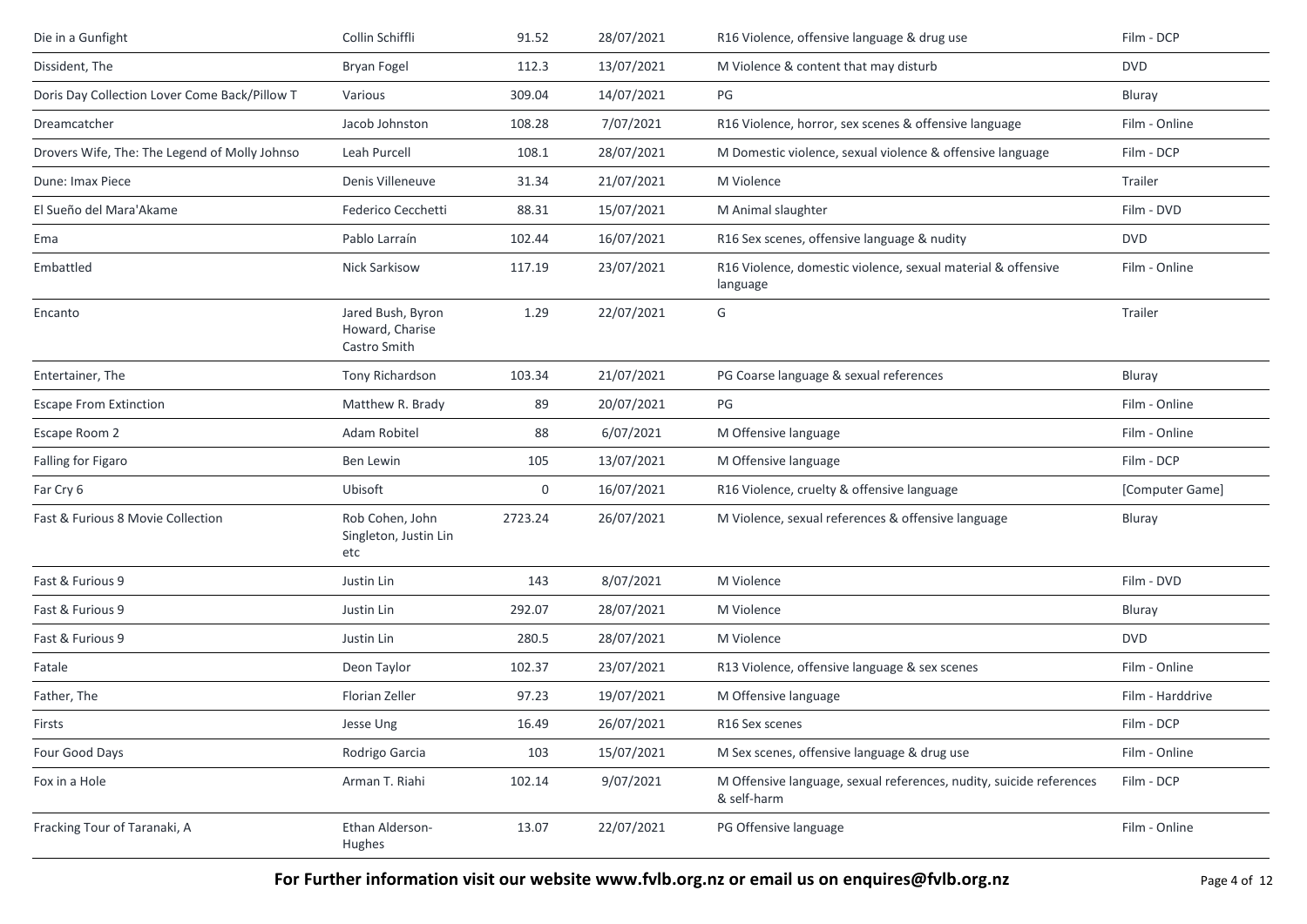| Frederick Forsyth Presents Collection        | Tom Clegg et. al                   | 586.28      | 16/07/2021 | M Violence & sex scenes                   | <b>DVD</b>      |
|----------------------------------------------|------------------------------------|-------------|------------|-------------------------------------------|-----------------|
| Freeman                                      | Laurence Billiet &<br>Stephen Page | 58.05       | 8/07/2021  | PG Coarse language                        | <b>DVD</b>      |
| Ghostbusters: Afterlife                      | Jason Reitman                      | 1.3         | 29/07/2021 | M                                         | Trailer         |
| Girl and the Spider, The                     | Silvan Zürcher,<br>Ramon Zürcher   | 98.15       | 21/07/2021 | M Offensive language & nudity             | Film - DCP      |
| Girl with Green Eyes                         | <b>Desmond Davis</b>               | 92.07       | 23/07/2021 | R <sub>16</sub>                           | Bluray          |
| <b>Girls Cant Surf</b>                       | <b>Christopher Nelius</b>          | 103.52      | 13/07/2021 | M Offensive language                      | <b>DVD</b>      |
| God Of War III                               | Not Stated                         | $\mathbf 0$ | 22/07/2021 | R16 Violence & nudity                     | Computer Game   |
| Goldfish, The                                | Alireza Golafshan                  | 110.46      | 9/07/2021  | M Violence & offensive language           | Film - DCP      |
| Good Witch: Seasons 1 - 3                    | Craig Pryce et. al                 | 1416.52     | 16/07/2021 | PG                                        | <b>DVD</b>      |
| H Is For Happiness                           | John Sheedy                        | 98.09       | 8/07/2021  | PG Coarse language                        | Film - Online   |
| Halloween Kills                              | David Gordon<br>Green              | 2.3         | 30/07/2021 | R16 Violence & content that may disturb   | Trailer         |
| Hamilton: Building America                   | <b>History Channel</b>             | 84.14       | 28/07/2021 | M Violence                                | <b>DVD</b>      |
| Hart to Hart: Seasons 1 - 2                  | <b>Tom Mankiewicz</b><br>et. al    | 2167.53     | 12/07/2021 | <b>PG Violence</b>                        | <b>DVD</b>      |
| He Takatapui Ahau                            | Alesha Ahdar                       | 11.12       | 22/07/2021 | PG Coarse language                        | Film - Online   |
| Hell Let Loose                               | Team17                             | $\mathbf 0$ | 28/07/2021 | R16 Graphic violence                      | [Computer Game] |
| Hello Again A Wedding A Day                  | Maggie Peren                       | 92.32       | 15/07/2021 | M Sex scenes & offensive language         | Film - DCP      |
| Hitman: Agent Jun                            | Won-sub Choi                       | 110         | 29/07/2021 | <b>Refused Classification</b>             | Film - DCP      |
| Hive                                         | Blerta Basholli                    | 84          | 6/07/2021  | M Adult themes                            | Film - DCP      |
| Hole in the Ground, The                      | Lee Cronin                         | 86.51       | 16/07/2021 | M Violence, offensive language & horror   | <b>DVD</b>      |
| Holiday Inn Special Edition                  | Mark Sandrich                      | 303.14      | 14/07/2021 | G                                         | Bluray/UV       |
| Hope Gap                                     | William Nicholson                  | 96.14       | 26/07/2021 | M Offensive language & suicide references | <b>DVD</b>      |
| I Am Jackie O                                | Tanya Maryniak,<br>Anna Wallner    | 84.3        | 28/07/2021 | M Violence                                | <b>DVD</b>      |
| I Want My MTV                                | Tyler Measom,<br>Patrick Waldrop   | 83.27       | 28/07/2021 | M Offensive language                      | <b>DVD</b>      |
| Ice Cold: Untold Story of Hip Hop Jewelry Bo | Karam Gill                         | 21.53       | 22/07/2021 | M Offensive language                      | Film - Online   |
| Ice Road, The                                | Jonathan Hensleigh                 | 109         | 22/07/2021 | M Violence & offensive language           | Film - DCP      |
|                                              |                                    |             |            |                                           |                 |

**For Further information visit our website www.fvlb.org.nz or email us on enquires@fvlb.org.nz** Page 5 of 12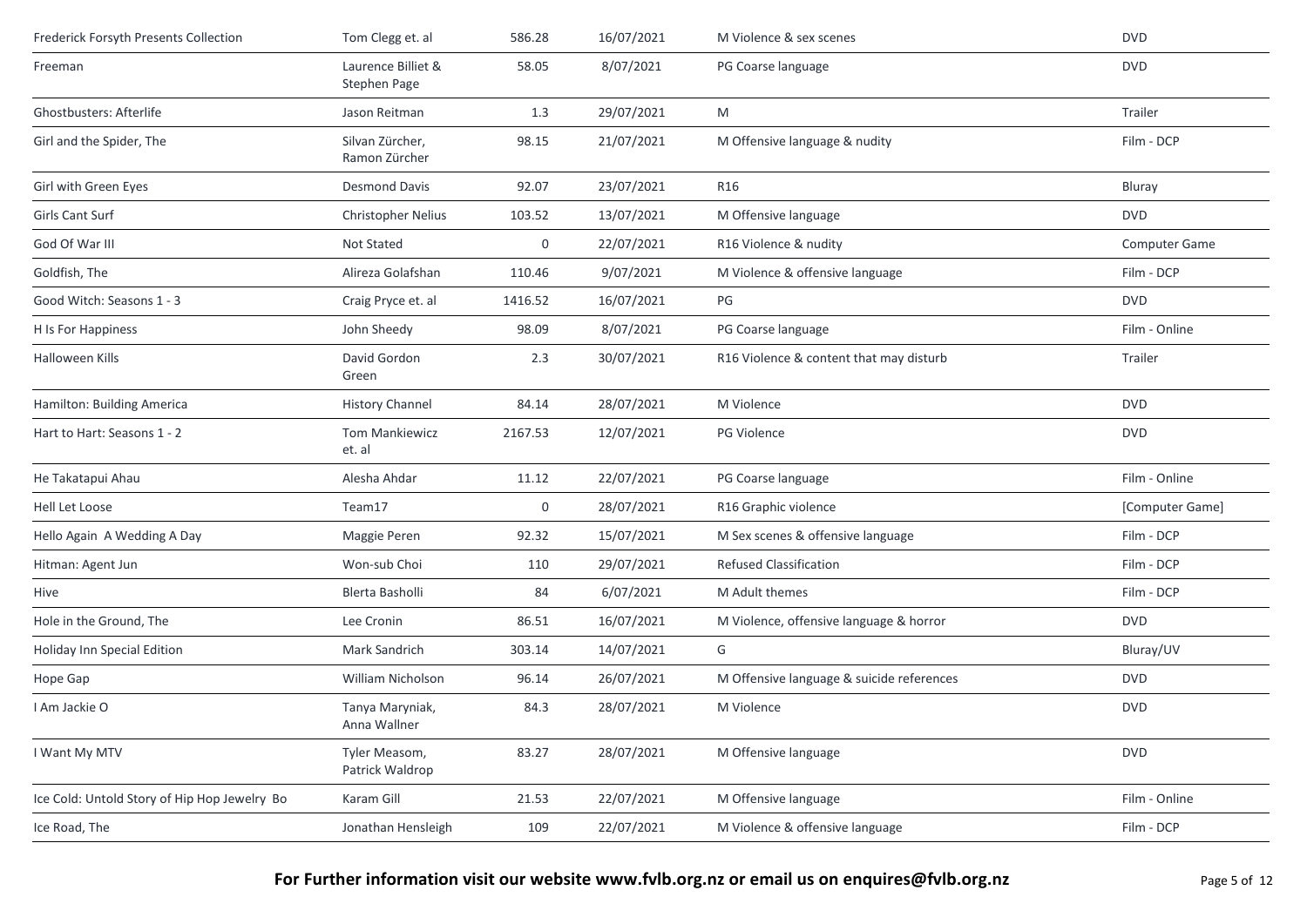| In My Dreams                                | Kenny Leon               | 90.16  | 28/07/2021 | PG Coarse language                                          | Film - Online    |
|---------------------------------------------|--------------------------|--------|------------|-------------------------------------------------------------|------------------|
| Incredible Hulk                             | Louis Leterrier          | 224.26 | 26/07/2021 | M Violence                                                  | Bluray 4K/Bluray |
| Infinite                                    | Antoine Fugua            | 102    | 15/07/2021 | M Violence & offensive language                             | Film - Online    |
| Infinite Dendrogram: The Complete Series    | Tomoki Kobayashi         | 639.03 | 13/07/2021 | M Violence & sexualised imagery                             | Bluray/DVD       |
| Injustice 2                                 | NetherRealm              | 0      | 22/07/2021 | R13 Violence                                                | Computer Game    |
| Inocencia                                   | Alejandro Gil            | 121.35 | 13/07/2021 | M Violence & cruelty                                        | Film - DVD       |
| Jackass Forever                             | Jeff Tremaine            | 2.2    | 22/07/2021 | M                                                           | Trailer          |
| James and Isey                              | Florian Habicht          | 87.41  | 28/07/2021 | M Offensive language                                        | <b>DVD</b>       |
| Judgement Tavern                            | Dean Hewison             | 11.26  | 20/07/2021 | M Horror scenes                                             | Film - Online    |
| June Again                                  | JJ Winlove               | 99     | 19/07/2021 | M Offensive language                                        | Film - Harddrive |
| Jungle Cruise                               | Jaume Collet-Serra       | 127    | 23/07/2021 | M Violence                                                  | Film - DCP       |
| Kajillionaire                               | Miranda July             | 100.33 | 26/07/2021 | M Offensive language & sexual references                    | <b>DVD</b>       |
| Kid, The                                    | Charlie Chaplin          | 53     | 13/07/2021 | G                                                           | Film - DCP       |
| Kipchoge: The Last Milestone                | Jake Scott               | 86     | 22/07/2021 | M Offensive language                                        | Film - Online    |
| La Misma Sangre                             | Miguel Cohan             | 113.22 | 14/07/2021 | R13 Violence, offensive language & content that may disturb | Film - DVD       |
| Last Bus, The                               | <b>Gillies MacKinnon</b> | 2.26   | 27/07/2021 | PG                                                          | Trailer          |
| Last Duel, The                              | <b>Ridley Scott</b>      | 2.27   | 22/07/2021 | M                                                           | Trailer          |
| Last of Us Part II, The                     | Not stated               | 0      | 23/07/2021 | R18 Graphic violence, offensive language & cruelty          | Computer Game    |
| Legend of 5 Mile Cave, The                  | <b>Brent Christy</b>     | 90.03  | 23/07/2021 | PG Violence                                                 | <b>DVD</b>       |
| Les Apparences                              | Marc Fitoussi            | 110    | 8/07/2021  | M Violence, offensive language & sex scenes                 | Film - Online    |
| Les Misérables                              | Ladj Ly                  | 100.16 | 16/07/2021 | R13 Violence, offensive language & sexual references        | <b>DVD</b>       |
| Let the Right One In                        | Tomas Alfredson          | 114.35 | 14/07/2021 | R16 Violence & content that may disturb                     | Bluray           |
| List of Adrian Messenger, The               | John Huston              | 98.06  | 28/07/2021 | <b>PG Violence</b>                                          | Bluray           |
| Locked Down                                 | Doug Liman               | 117.45 | 19/07/2021 | M Offensive language, sexual references & drug use          | Film - Harddrive |
| Loneliness of the Long Distance Runner, The | Tony Richardson          | 103.43 | 23/07/2021 | R16                                                         | Bluray           |
| Lonely Are the Brave                        | David Miller             | 107.18 | 28/07/2021 | PG Violence                                                 | Bluray           |
| Look Back in Anger (1958)                   | Tony Richardson          | 99.35  | 21/07/2021 | M                                                           | Bluray           |
| Looking for a Boyfriend for My Wife         | Diego Rougier            | 99.18  | 7/07/2021  | M Violence, sexual references & offensive language          | Film - DVD       |
| Looper                                      | Rian Johnson             | 118.4  | 14/07/2021 | R16 Graphic violence & offensive language                   | Bluray           |
|                                             |                          |        |            |                                                             |                  |

**For Further information visit our website www.fvlb.org.nz or email us on enquires@fvlb.org.nz** Page 6 of 12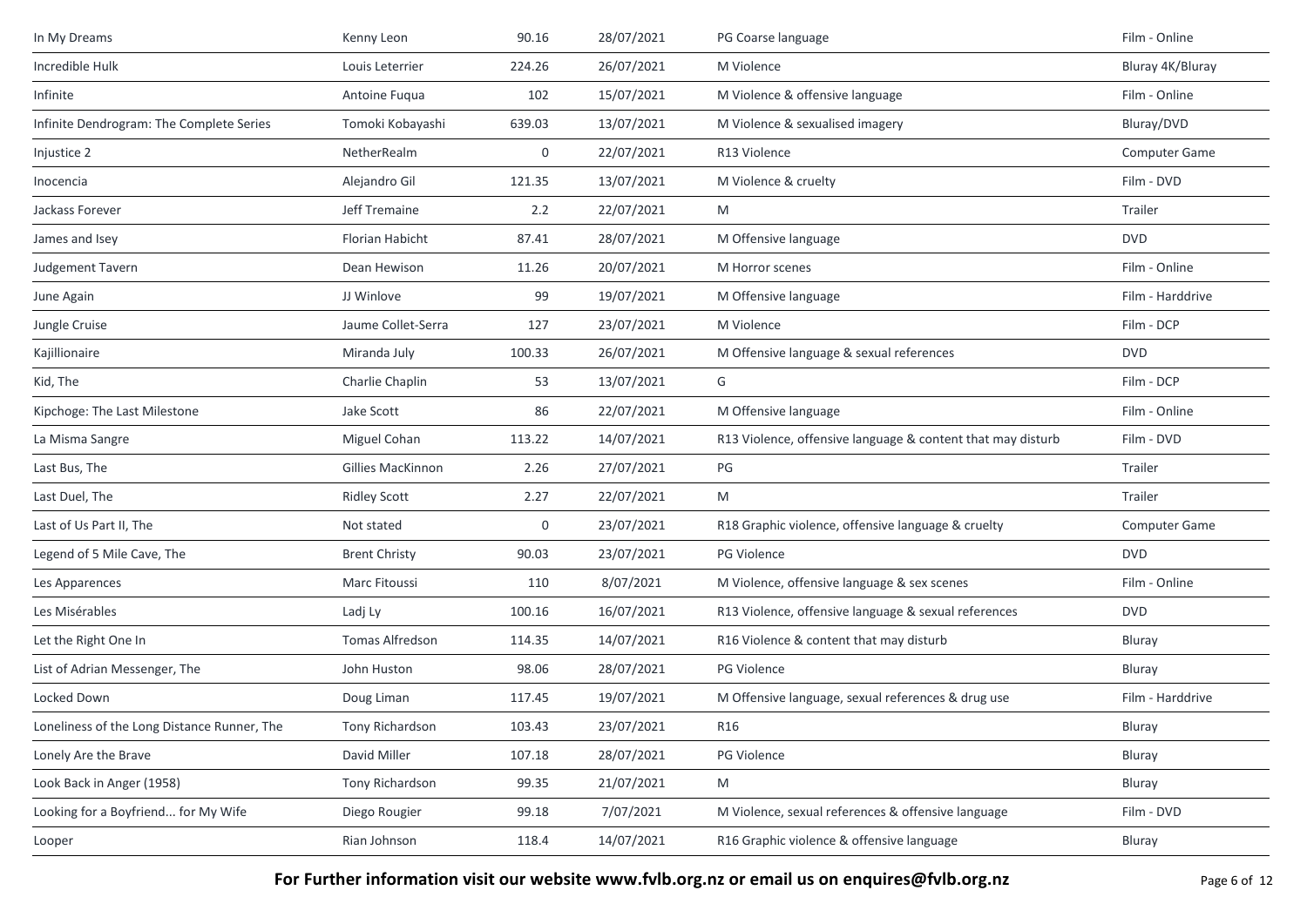| Lost Gold Of World War II: Season 2          | <b>History Channel</b>                             | 327.11 | 28/07/2021 | PG Violence & coarse language                                                   | <b>DVD</b>       |
|----------------------------------------------|----------------------------------------------------|--------|------------|---------------------------------------------------------------------------------|------------------|
| Luca                                         | Enrico Casarosa,<br>Sarah Dunham                   | 95     | 28/07/2021 | G                                                                               | Film - Online    |
| Luzzu                                        | Alex Camilleri                                     | 94.43  | 5/07/2021  | M Offensive language                                                            | Film - DCP       |
| Made in Abyss: Dawn of the Deep Soul         | Masayuki Kojima                                    | 106.08 | 13/07/2021 | R13 Violence, horror & cruelty                                                  | Bluray           |
| Magia Record: Puella Magi Madoka Magica Side | Yukihiro Miyamoto<br>et. al                        | 309    | 13/07/2021 | M Supernatural themes & violence                                                | Bluray           |
| Many Saints of Newark, The                   | Alan Taylor                                        | 2.22   | 22/07/2021 | M Violence & sex scenes                                                         | Trailer          |
| Marillion: With Friends From St Davids       | <b>Tim Sidwell</b>                                 | 132.39 | 21/07/2021 | M Offensive language                                                            | <b>DVD</b>       |
| Marillion: With Friends From St Davids       | Tim Sidwell                                        | 202.51 | 21/07/2021 | M Offensive language                                                            | Bluray           |
| Martin Eden                                  | Pietro Marcello                                    | 123.56 | 16/07/2021 | M Violence & offensive language                                                 | <b>DVD</b>       |
| Matilda and the spare head                   | Ignas Meilunas                                     | 13.07  | 9/07/2021  | G                                                                               | Film - DCP       |
| Mekeni                                       | Alyssa Medel                                       | 9.54   | 20/07/2021 | PG                                                                              | Film - Online    |
| MF Doom: MM. Food                            | Unknown                                            | 64.15  | 29/07/2021 | M Offensive language                                                            | <b>DVD</b>       |
| Midsomer Murders - Season 21 Part 2          | Matt Carter et. al                                 | 178.01 | 16/07/2021 | M Violence                                                                      | <b>DVD</b>       |
| Midsomer Murders Season 1 20 Collection      | Various                                            | 11540  | 22/07/2021 | M Violence, horror scenes, sex scenes & content that may disturb                | <b>DVD</b>       |
| Milkshake Bar                                | Urte Oettinger                                     | 12.33  | 9/07/2021  | PG                                                                              | Film - DCP       |
| Miss Baek                                    | Ji-won Lee                                         | 97     | 20/07/2021 | <b>Refused Classification</b>                                                   | Film - DCP       |
| Mom and Dad                                  | <b>Brian Taylor</b>                                | 85.4   | 14/07/2021 | R16 Violence, offensive language, sexual material & content that<br>may disturb | Bluray           |
| Moomins: A Grumpy Dragon                     | Lucjan Dembinski<br>et al.                         | 58     | 28/07/2021 | G                                                                               | Film - Online    |
| Moomins: Life in the Jungle                  | Lucjan Dembinski<br>et al.                         | 56     | 28/07/2021 | G                                                                               | Film - Online    |
| Moomins: Thingummy and Bob                   | Lucjan Dembinski,<br>Krystyna Kulczycka,<br>et al. | 64     | 28/07/2021 | G                                                                               | Film - Online    |
| Mortal Kombat                                | Simon McQuoid                                      | 105.32 | 20/07/2021 | R16 Graphic violence & offensive language                                       | <b>DVD</b>       |
| Mortal Kombat                                | Simon McQuoid                                      | 110.03 | 20/07/2021 | R16 Graphic violence & offensive language                                       | Bluray           |
| Mortal Kombat                                | Simon McQuoid                                      | 220.06 | 20/07/2021 | R16 Graphic violence & offensive language                                       | Bluray 4K/Bluray |
| Mortal Kombat                                | Simon McQuoid                                      | 220.06 | 20/07/2021 | R16 Graphic violence & offensive language                                       | Bluray 4K/Bluray |
| Mortal Kombat XL                             | <b>Warner Bros</b>                                 | 0      | 22/07/2021 | R18 Graphic violence                                                            | Computer Game    |

**For Further information visit our website www.fvlb.org.nz or email us on enquires@fvlb.org.nz** Page 7 of 12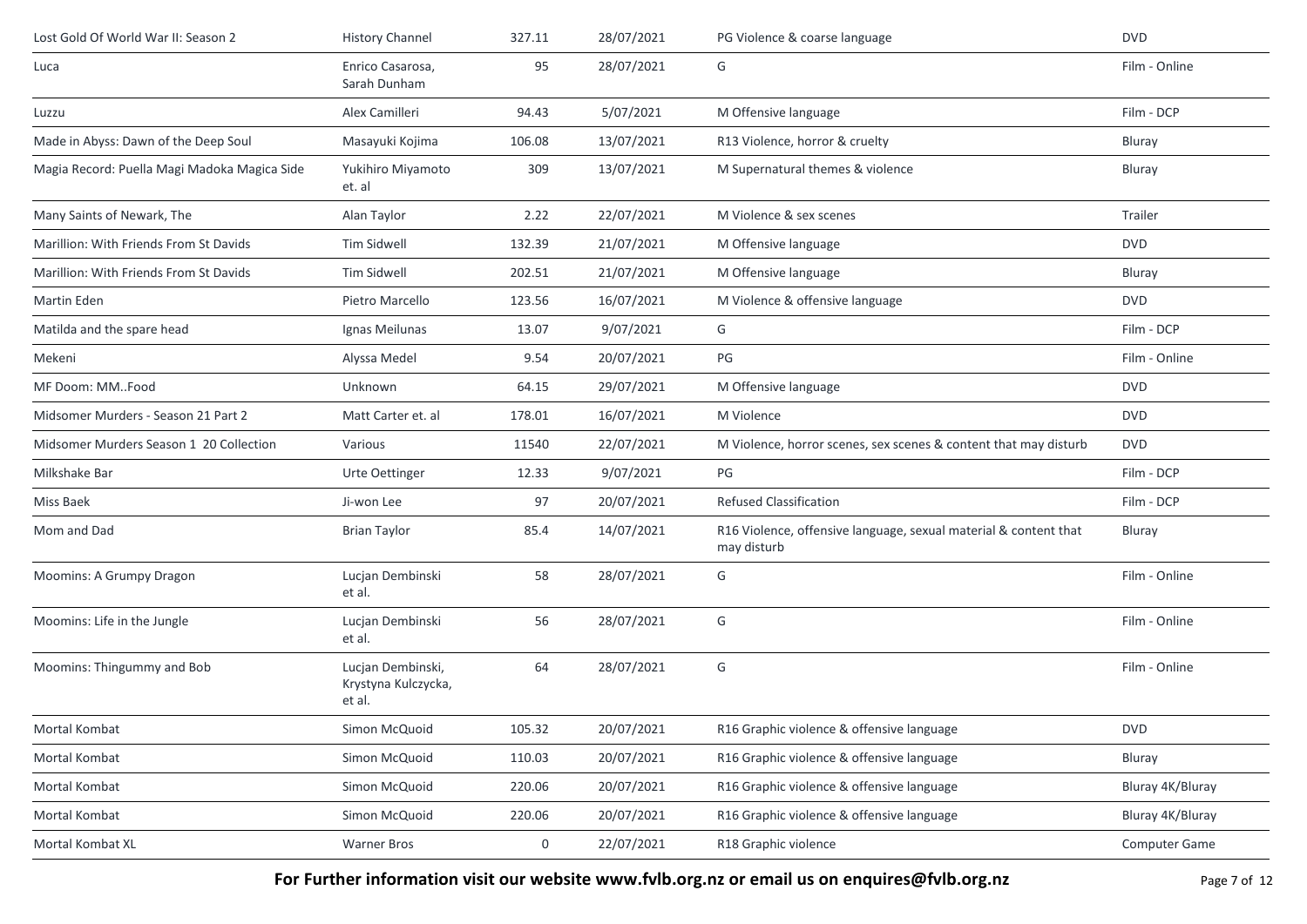| Mountain Top                                  | Gary Wheeler                                  | 102.29  | 28/07/2021 | PG                                                          | <b>DVD</b>    |
|-----------------------------------------------|-----------------------------------------------|---------|------------|-------------------------------------------------------------|---------------|
| My Brilliant Career                           | <b>Gillian Armstrong</b>                      | 100     | 6/07/2021  | G                                                           | Film - DCP    |
| My Zoe                                        | Julie Delpy                                   | 102     | 7/07/2021  | M Offensive language & sexual references                    | Film - Online |
| National Lampoon's Animal House               | John Landis                                   | 108.46  | 14/07/2021 | R16 Offensive language                                      | Bluray        |
| Never Too Late                                | Mark Lamprell                                 | 94.41   | 26/07/2021 | M Offensive language                                        | <b>DVD</b>    |
| No More Heroes 3                              | Suda 51                                       | 0       | 7/07/2021  | R13 Violence, cruelty & offensive language                  | Computer Game |
| Nova Lituania                                 | Karolis Kaupinis                              | 97      | 9/07/2021  | PG                                                          | Film - DCP    |
| O Brother, Where Art Thou?                    | Joel Coen                                     | 107.49  | 26/07/2021 | M Violence                                                  | Bluray        |
| Observer: System Redux                        | Not stated                                    | 0       | 6/07/2021  | R16 Violence, horror, offensive language & sexual themes    | Computer Game |
| Ode To My Father                              | JK Youn                                       | 126.17  | 20/07/2021 | M Violence                                                  | Film - DCP    |
| Off the Rails                                 | Jules Williamson                              | 2.31    | 15/07/2021 | M                                                           | Trailer       |
| Old                                           | M Night Shyamalan                             | 108.28  | 7/07/2021  | M Violence, horror scenes & content may disturb             | Film - DCP    |
| On The Conditions And Possibilities Of Hillar | Dean Hewison                                  | 44.16   | 28/07/2021 | M Offensive language & sexual references                    | Film - Online |
| Once Were Rebels                              | Johanna Moder                                 | 103.3   | 22/07/2021 | M Nudity, drug use & offensive language                     | Film - DCP    |
| One Direction: This is Us                     | Morgan Spurlock                               | 92      | 13/07/2021 | PG Coarse language                                          | Film - DCP    |
| <b>Operation Red Snake</b>                    | <b>Caroline Fourest</b>                       | 112.2   | 27/07/2021 | R16 Violence, sexual violence, cruelty & offensive language | (DVD)         |
| Painter and the Thief, The                    | Benjamin Ree                                  | 102.26  | 13/07/2021 | M Offensive language & drug references                      | <b>DVD</b>    |
| Peek Inside The Christchurch Internet Troll A | Lucie Jones &<br>Genevieve Kent               | 13.02   | 20/07/2021 | M                                                           | Film - Online |
| Pet Day                                       | Ruby Harris                                   | 9.3     | 22/07/2021 | G                                                           | Film - Online |
| Peter & The Wolf                              | Suzie Templeton                               | 32.33   | 15/07/2021 | G                                                           | Film - DCP    |
| Piano, The                                    | Jane Campion                                  | 121     | 27/07/2021 | M Sex scenes                                                | Film - DCP    |
| Pie in the Sky: Series 1 - 2                  | Colin Gregg et. al                            | 978.58  | 16/07/2021 | PG Violence & coarse language                               | <b>DVD</b>    |
| Pig                                           | Michael Sarnoski                              | 91.07   | 26/07/2021 | M Violence & offensive language                             | Film - DCP    |
| Pitch Perfect Trilogy                         | Jason Moore,<br>Elizabeth Banks,<br>Trish Sie | 320.05  | 14/07/2021 | M Offensive language & sexual references                    | Bluray        |
| Pittsburgh                                    | Lewis Seiler                                  | 91.19   | 28/07/2021 | PG Violence                                                 | Bluray        |
| Pokemon Journeys: The Series: Collection 2    | Pokemon                                       | 508.03  | 28/07/2021 | PG Violence                                                 | <b>DVD</b>    |
| Pokemon Journeys: The Series: Complete Collec | Pokemon                                       | 1019.34 | 28/07/2021 | PG Violence                                                 | <b>DVD</b>    |
|                                               |                                               |         |            |                                                             |               |

For Further information visit our website www.fvlb.org.nz or email us on enquires@fvlb.org.nz<br>Page 8 of 12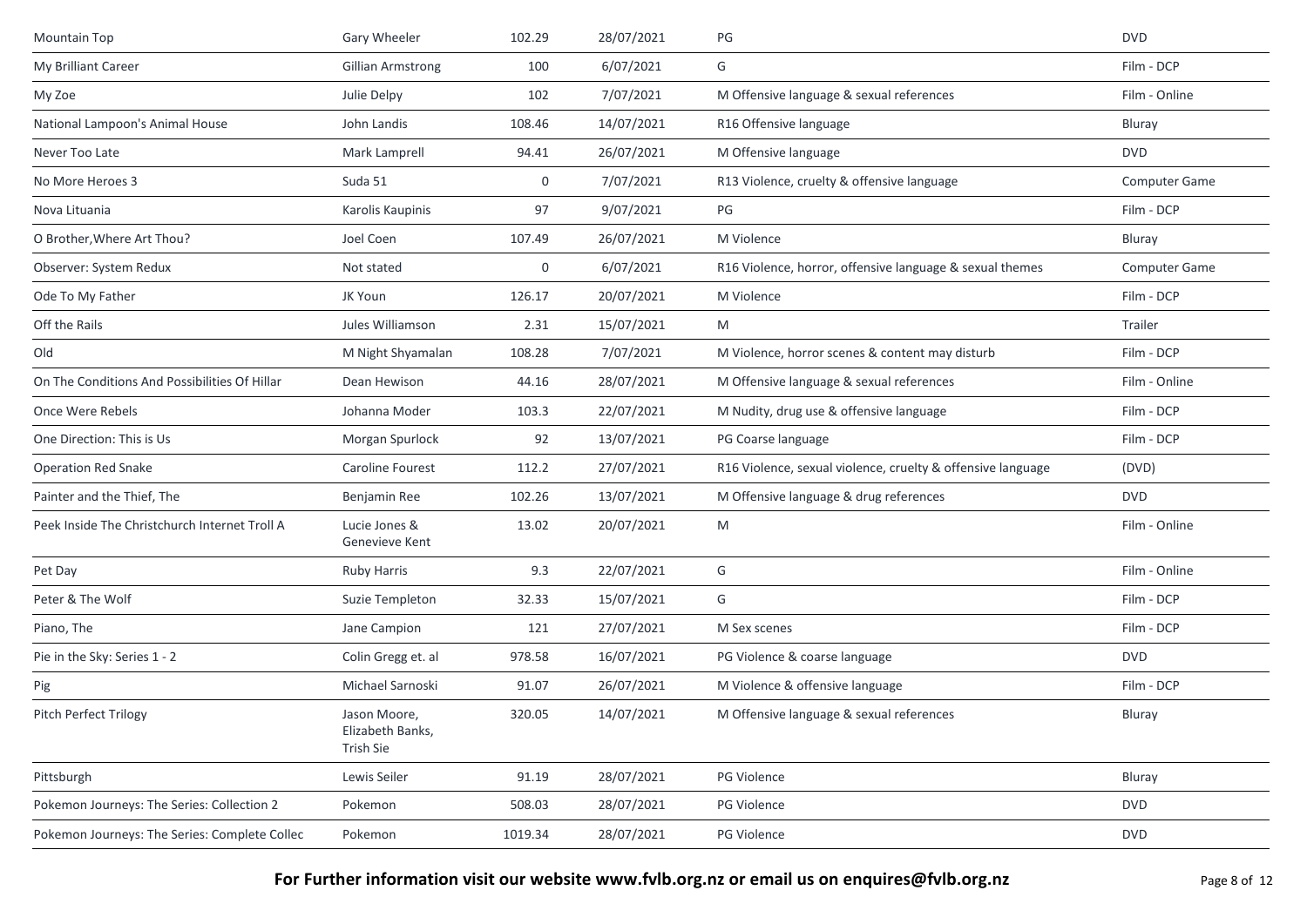| Police ten 7                                  | Phil McKinnon                        | 4.49        | 14/07/2021 | G                                                                          | Film - DCP       |
|-----------------------------------------------|--------------------------------------|-------------|------------|----------------------------------------------------------------------------|------------------|
| Prince: Live At The Forum                     | Jonathan Beswick                     | 133.02      | 27/07/2021 | PG                                                                         | Bluray           |
| Project Ithaca                                | Nicholas Humphries                   | 81.09       | 20/07/2021 | R16 Violence, offensive language, sex scenes & content that may<br>disturb | (DVD)            |
| Project Zero: Maiden of Black Water           | Makoto Shibata                       | 0           | 19/07/2021 | R13 Violence, horror scenes & content may disturb                          | Computer Game    |
| Queen Bees                                    | Michael Lembeck                      | 102         | 15/07/2021 | PG Coarse language, drug use & sexual references                           | Film - DCP       |
| Queen Bees                                    | Michael Lembeck                      | 102         | 20/07/2021 | PG Coarse language, drug use & sexual references                           | Film - Online    |
| Queenpins                                     | Aron Gaudet, Gita<br>Pullapilly      | 2.55        | 13/07/2021 | M                                                                          | Trailer          |
| Quiet Place, A - Part II                      | John Krasinski                       | 96.59       | 8/07/2021  | M Violence & horror                                                        | Bluray           |
| Quiet Place, A - Part II                      | John Krasinski                       | 193.18      | 8/07/2021  | M Violence & horror                                                        | Bluray 4K/Bluray |
| Quiet Place, A/Quiet Place, A - Part II       | John Krasinski                       | 179.35      | 8/07/2021  | M Violence, horror scenes & content may disturb                            | <b>DVD</b>       |
| Quiet Place, A/Quiet Place, A - Part II       | John Krasinski                       | 187.03      | 8/07/2021  | M Violence, horror scenes & content may disturb                            | Bluray           |
| Rain of the Children, The                     | Vincent Ward                         | 102         | 22/07/2021 | M Violence & offensive language                                            | Film - Bluray    |
| <b>Rainbow Six Extraction</b>                 | Ubisoft                              | $\mathbf 0$ | 8/07/2021  | R13 Violence & horror scenes                                               | [Computer Game]  |
| <b>Random Directions Film Festival</b>        | Various                              | 1.07        | 27/07/2021 | G                                                                          | Trailer          |
| Rare Beasts                                   | <b>Billie Piper</b>                  | 91.33       | 19/07/2021 | R16 Drug use, sex scenes & offensive language                              | Film - Online    |
| Reap the Wild Wind                            | Cecil B de Mille                     | 118.44      | 28/07/2021 | <b>PG Violence</b>                                                         | <b>DVD</b>       |
| Reap the Wild Wind                            | Cecil B de Mille                     | 123.49      | 28/07/2021 | <b>PG Violence</b>                                                         | Bluray           |
| Return of the Living Dead, The                | Dan O'Bannon                         | 87          | 6/07/2021  | R16                                                                        | Film - DCP       |
| Ride the Eagle                                | Trent O'Donnell                      | 89          | 22/07/2021 | M Offensive language & sexual references                                   | Film - DCP       |
| Robbie Coltranes Critical Evidence Complete C | Steve O'Hagan, Eric<br>Haynes et al. | 699.14      | 19/07/2021 | M Violence                                                                 | <b>DVD</b>       |
| Rough Night in Jericho                        | Arnold Laven                         | 101.11      | 28/07/2021 | M Violence                                                                 | <b>DVD</b>       |
| <b>Running Lights</b>                         | Gediminas Siaulys                    | 11.2        | 9/07/2021  | PG                                                                         | Film - DCP       |
| Samjin Company English Class                  | Jong-pil Lee                         | 110.25      | 20/07/2021 | M Offensive language                                                       | Film - DCP       |
| Sante Fe Stampede                             | George Sherman                       | 55.31       | 28/07/2021 | PG Violence                                                                | <b>DVD</b>       |
| Sante Fe Stampede                             | George Sherman                       | 55.34       | 28/07/2021 | PG Violence                                                                | Bluray           |
| Saturday Night and Sunday Morning             | Karel Reisz                          | 89.05       | 21/07/2021 | PG Coarse language                                                         | Bluray           |
| Seven Sinners                                 | Tay Garnett                          | 86.4        | 28/07/2021 | PG Violence                                                                | Bluray           |

For Further information visit our website www.fvlb.org.nz or email us on enquires@fvlb.org.nz<br>Page 9 of 12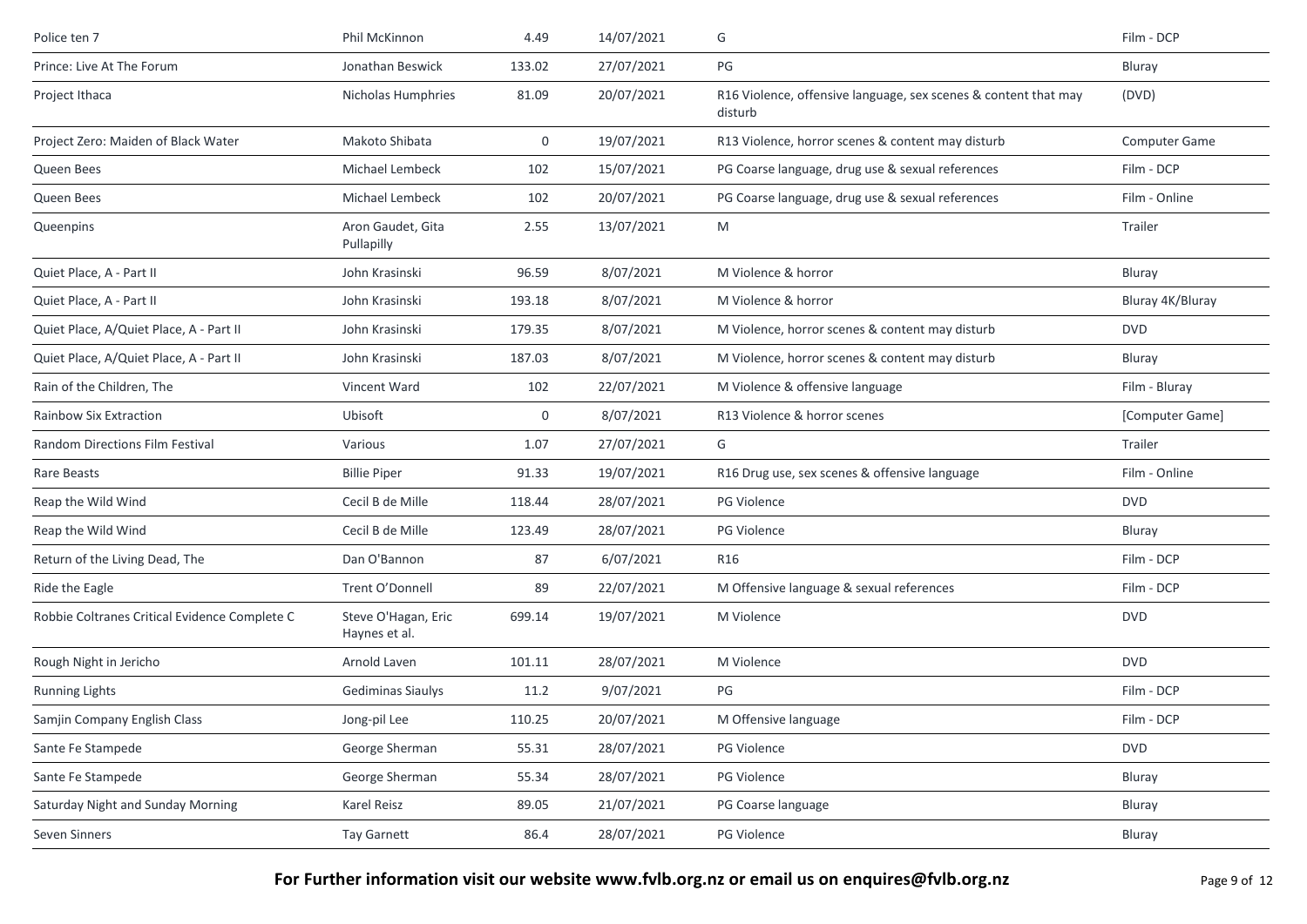| Shaun The Sheep - Pizza Party                 | David Fine, Alison<br>Snowden, Richard<br>Starzak | 70     | 15/07/2021 | G                                                                       | Film - DCP       |
|-----------------------------------------------|---------------------------------------------------|--------|------------|-------------------------------------------------------------------------|------------------|
| Shes Out: The Complete Series                 | lan Toynton                                       | 308.3  | 12/07/2021 | M Violence & drug references                                            | <b>DVD</b>       |
| Shin Megami Tensei V                          | Atlus                                             | 0      | 20/07/2021 | M Violence                                                              | [Computer Game]  |
| Shiva Baby                                    | Emma Seligman                                     | 77     | 7/07/2021  | M Sex scenes & offensive language                                       | Film - Online    |
| Snake Eyes: GI Joe Origins                    | Robert Schwentke                                  | 121.15 | 13/07/2021 | M Violence & offensive language                                         | Film - DCP       |
| Space Jam                                     | Joe Pytka                                         | 174.39 | 20/07/2021 | G                                                                       | Bluray 4K/Bluray |
| Sparks Brothers, The                          | Edgar Wright                                      | 141    | 22/07/2021 | M Offensive language & sexual references                                | Film - Online    |
| Spiral                                        | Darren Lynn<br>Bousman                            | 93.28  | 28/07/2021 | R18 Torture & sadistic violence                                         | Bluray           |
| Spiral                                        | Darren Lynn<br>Bousman                            | 89.38  | 28/07/2021 | R18 Torture & sadistic violence                                         | <b>DVD</b>       |
| Stillwater                                    | Tom McCarthy                                      | 139    | 22/07/2021 | M Violence & offensive language                                         | Film - DCP       |
| Streetcar Named Desire, A                     | Elia Kazan                                        | 124    | 22/07/2021 | M Adult themes                                                          | Film - DCP       |
| Strike                                        | <b>Trevor Hardy</b>                               | 100    | 22/07/2021 | <b>PG Violence</b>                                                      | Film - Online    |
| Strive Episode 102 (Clean)                    | Andy Robertson                                    | 23.23  | 21/07/2021 | G                                                                       | Film - Online    |
| Suicide Squad, The                            | James Gunn                                        | 131.54 | 26/07/2021 | R16 Graphic violence, offensive language & cruelty                      | Film - DCP       |
| Summer of Soul ( Or, When the Revolution Co   | Questlove                                         | 118    | 27/07/2021 | PG Violence & drug references                                           | Film - DCP       |
| Supernova                                     | Harry Macqueen                                    | 90.32  | 13/07/2021 | M Offensive language                                                    | <b>DVD</b>       |
| Taiao                                         | Micah Winiata &<br>Andrei Talili                  | 12     | 20/07/2021 | G                                                                       | Film - Online    |
| Taste of Honey, A                             | Tony Richardson                                   | 100.33 | 21/07/2021 | M                                                                       | Bluray           |
| Tesla                                         | Michael Almereyda                                 | 98.11  | 26/07/2021 | M Nudity                                                                | <b>DVD</b>       |
| Thattu Deke Iskole                            | Lalith Rohitha<br>Edirisinghe                     | 114.3  | 14/07/2021 | $PG$                                                                    | Film - DCP       |
| There Is No "I" in Threesome                  | Jan Oliver Lucks                                  | 87.11  | 12/07/2021 | R16 Nudity, offensive language & sexual content                         | Film - DCP       |
| Those Who Wish Me Dead                        | <b>Taylor Sheridan</b>                            | 99.33  | 19/07/2021 | R16 Violence, cruelty, offensive language & content that may<br>disturb | Film - Harddrive |
| Three Violent People                          | Rudolph Mate                                      | 95.52  | 28/07/2021 | PG Violence                                                             | <b>DVD</b>       |
| Tina                                          | Daniel Lindsay                                    | 118    | 8/07/2021  | M Offensive language                                                    | Film - Online    |
| To Kill A Mockingbird (50th Anniversary Editi | Robert Mulligan                                   | 129.1  | 14/07/2021 | PG Violence                                                             | Bluray           |

For Further information visit our website www.fvlb.org.nz or email us on enquires@fvlb.org.nz<br>Page 10 of 12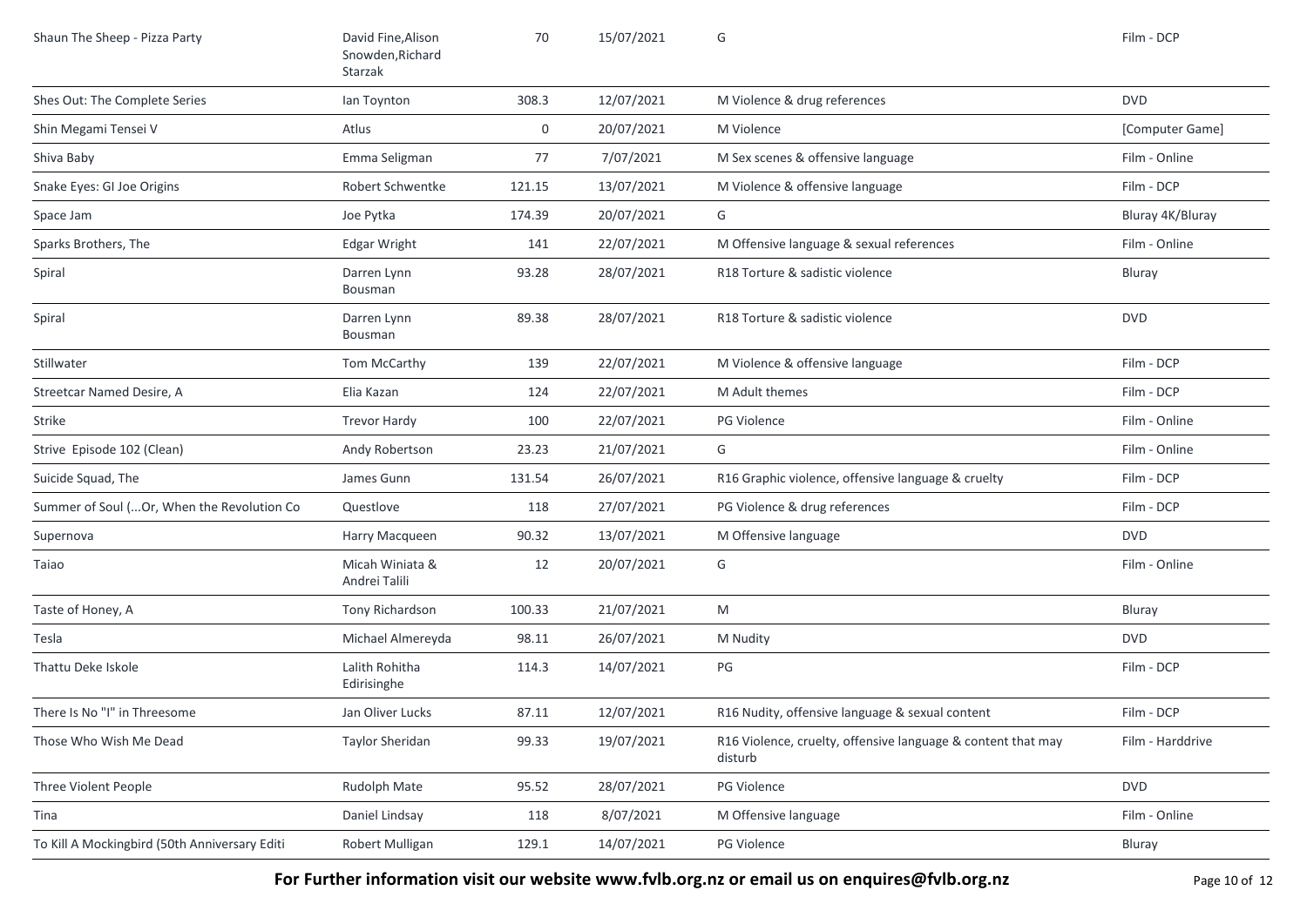| Toll, The                                    | Ryan Andrew<br>Hooper                            | 2.08    | 13/07/2021 | M                                                                               | Trailer          |
|----------------------------------------------|--------------------------------------------------|---------|------------|---------------------------------------------------------------------------------|------------------|
| Toll, The                                    | Ryan Andrew<br>Hooper                            | 82.37   | 19/07/2021 | R13 Violence & offensive language                                               | Film - DCP       |
| Tom & Jerry                                  | <b>Tim Story</b>                                 | 96.56   | 20/07/2021 | G                                                                               | <b>DVD</b>       |
| Tom & Jerry                                  | <b>Tim Story</b>                                 | 101.04  | 20/07/2021 | G                                                                               | Bluray           |
| Tom Jones                                    | Tony Richardson                                  | 249.49  | 23/07/2021 | PG Sex scenes                                                                   | Bluray           |
| Tomorrow People, The: Complete Series        | Danny Cannon et. al                              | 1483.32 | 16/07/2021 | PG Violence & drug references                                                   | <b>DVD</b>       |
| Too Far Away                                 | Sarah Winkenstette                               | 88.19   | 14/07/2021 | PG Coarse language                                                              | Film - DCP       |
| Triggered                                    | Alastair Orr                                     | 90.11   | 2/07/2021  | R16 Graphic violence, sex scenes & offensive language                           | (DVD)            |
| Trouble is My Business                       | Juliette Veber                                   | 83      | 8/07/2021  | M Anti-social behaviour                                                         | Film - Online    |
| True History of the Kelly Gang               | Justin Kurzel                                    | 120.06  | 16/07/2021 | R16 Violence, sexual violence, offensive language & content that<br>may disturb | <b>DVD</b>       |
| Tsunami, The                                 | Somarthna<br>Dissanayaka                         | 107.12  | 22/07/2021 | M Content may disturb                                                           | Film - DCP       |
| Tunka Tunka                                  | Garry Khatrao                                    | 118     | 8/07/2021  | M Adult themes                                                                  | Film - DCP       |
| <b>Turning Red</b>                           | Domee Shi                                        | 1.49    | 22/07/2021 | G                                                                               | Trailer          |
| Under The Stadium Lights                     | <b>Todd Randall</b>                              | 109.3   | 22/07/2021 | M Violence & drug references                                                    | Film - Online    |
| United Way, The                              | Mat Hodgson                                      | 89.55   | 14/07/2021 | PG Coarse language                                                              | <b>DVD</b>       |
| Universal Monsters: The Essential Collection | Tod Browning,<br>James Whale, Karl<br>Freund etc | 605.49  | 26/07/2021 | PG Violence                                                                     | Bluray           |
| Vault, The                                   | Jaume Balagueró                                  | 113     | 13/07/2021 | M Violence & offensive language                                                 | <b>DVD</b>       |
| VC Andrews: Ruby                             | Gail Harvey                                      | 87.33   | 28/07/2021 | M Violence                                                                      | <b>DVD</b>       |
| VC Andrews: The Landry Series Collection     | Various                                          | 349.19  | 28/07/2021 | M Violence                                                                      | <b>DVD</b>       |
| Violent Heart, The                           | Kerem Sanga                                      | 102     | 20/07/2021 | M Violence & offensive language                                                 | Film - Online    |
| Voices, The                                  | <b>Wesley Alley</b>                              | 96.26   | 16/07/2021 | R16 Violence, sexual material, suicide & offensive language                     | Film - Online    |
| <b>Waiting For Anya</b>                      | Ben Cookson                                      | 109     | 6/07/2021  | M Violence                                                                      | Film - DCP       |
| Waiting for God Series 5                     | Gareth Gwenlan                                   | 231.32  | 16/07/2021 | M Sexual references                                                             | <b>DVD</b>       |
| Walkaway Joe                                 | Tom Wright                                       | 85.22   | 13/07/2021 | M Violence & offensive language                                                 | <b>DVD</b>       |
| Waterworld                                   | Kevin Reynolds                                   | 446.21  | 26/07/2021 | M Violence & offensive language                                                 | Bluray 4K/Bluray |
|                                              |                                                  |         |            |                                                                                 |                  |